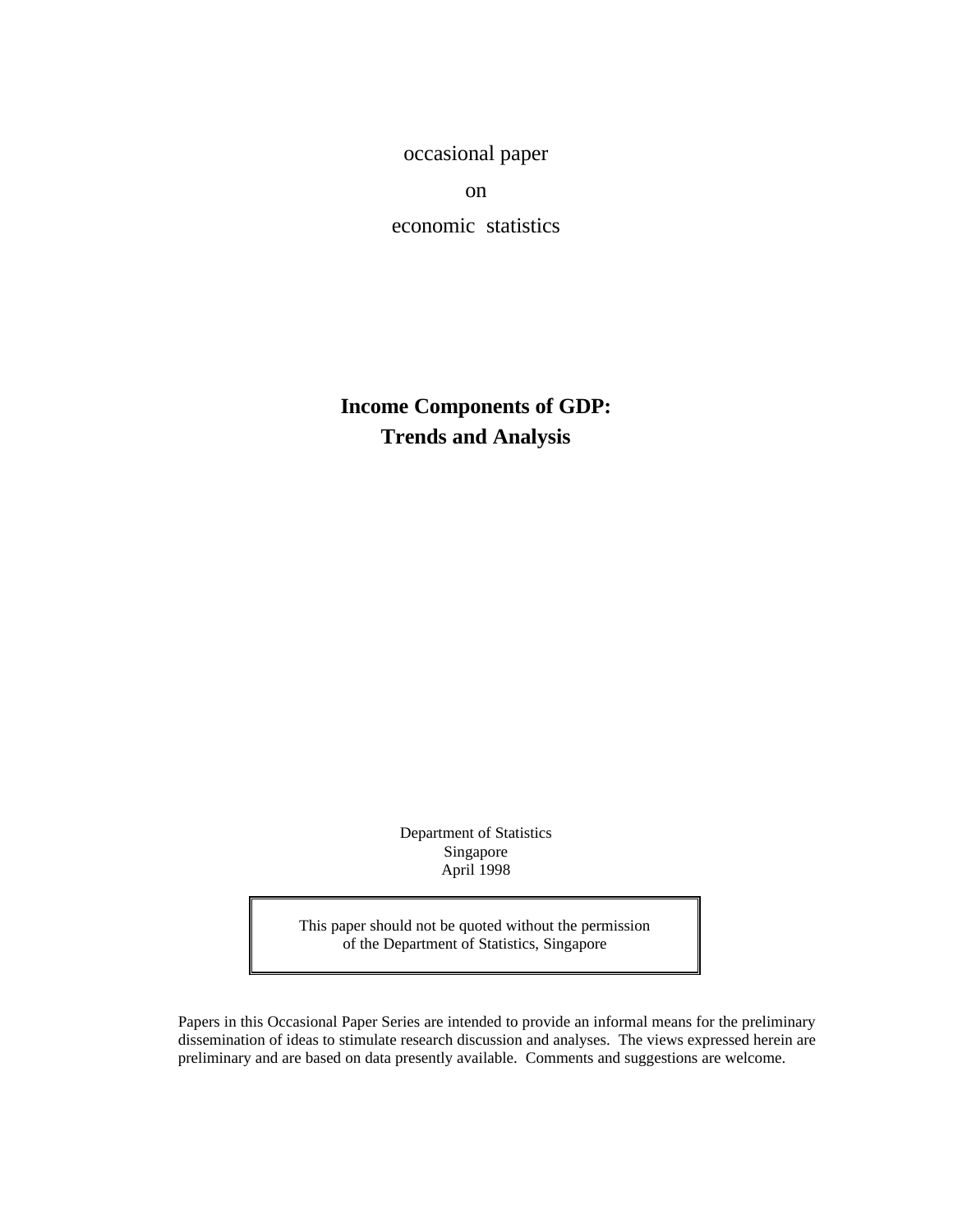# **INCOME COMPONENTS OF GDP: TRENDS AND ANALYSIS**

### **INTRODUCTION**

1. As part of the on-going efforts to review and improve Singapore's economic statistics, the Department of Statistics has completed the development of annual income-based estimates of  $GDP<sup>1</sup>$  or  $GDP(I)$ . The methodology underlying the compilation of GDP(I), as well as the historical data series from 1980 to 1997 will be disseminated in a report on the income approach to GDP, which will be released later this year. Annual estimates of GDP(I) will be released with the Annual Economic Survey. With the dissemination of income-based estimates of GDP, Singapore will be one of the few countries in the Asia-Pacific region to publish annual GDP estimates using all three approaches. Production-based and expenditure-based estimates of GDP have been available since the 1960s.

2. This paper examines the trends in the income components of GDP. Following a brief explanation of the income approach to GDP, the paper analyses the trends of the income components of GDP from 1980 to 1997. The paper concludes with an analytical comparison of the structure of Singapore's GDP with those of selected Asian economies and industrial countries.

# **INCOME APPROACH TO GDP**

-

3. There are three approaches by which the gross domestic product can be estimated: the income approach, the expenditure approach, and the production approach. The income approach estimates GDP as the sum of all incomes such as profits and remuneration generated in the domestic production of goods and services. The income approach complements the production (or output) and expenditure approaches.

<sup>&</sup>lt;sup>1</sup> Abbreviation for Gross Domestic Product. The income approach is denoted by GDP(I), production approach by GDP(P) and expenditure approach by GDP(E).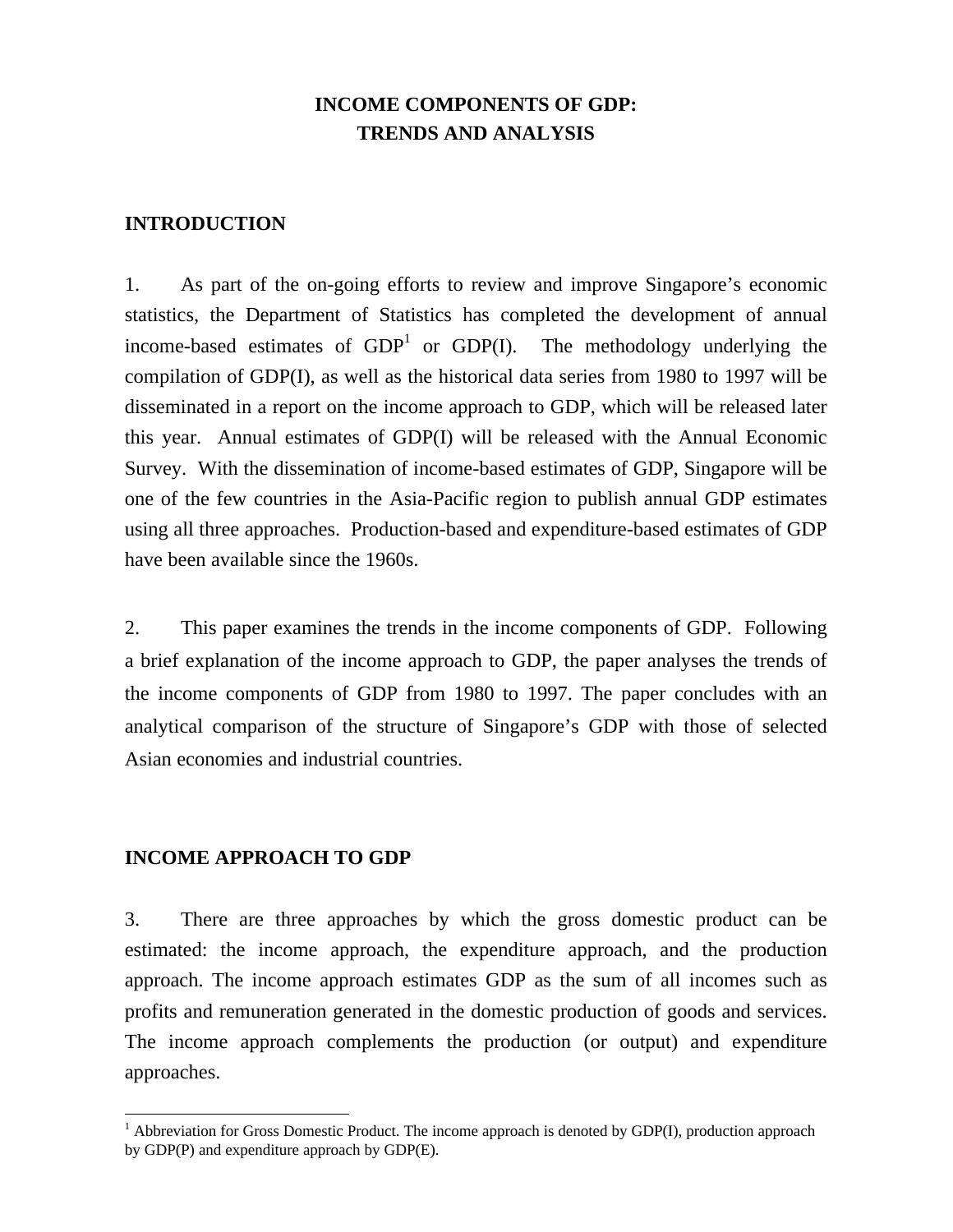4. Chart 1 shows the components of GDP using the three approaches. The production approach shows that financial and business services contribute the largest share to GDP, followed closely by manufacturing. The expenditure approach shows that private consumption expenditure contributes the largest share to GDP followed by gross fixed capital formation while government consumption expenditure accounts for the smallest share. The income approach shows that gross operating surplus of enterprises is the largest component of GDP followed by remuneration.



Chart 1 Major Components of GDP in Singapore, 1997

5. These three approaches provide different but equivalent perspectives of GDP. Besides serving different analytical needs, they cross-validate the separate estimates of GDP. The income approach estimates GDP as the sum of the incomes receivable by each institutional sector from the domestic production of goods and services. The income components include compensation of employees (remuneration as return to labour of the households), gross operating surplus (profits as return to capital of corporations) and taxes (and subsidies, if any) on production and on imports<sup>2</sup> (indirect taxes paid to government).

-

 $2$  Taxes on production and on imports was previously known as indirect taxes.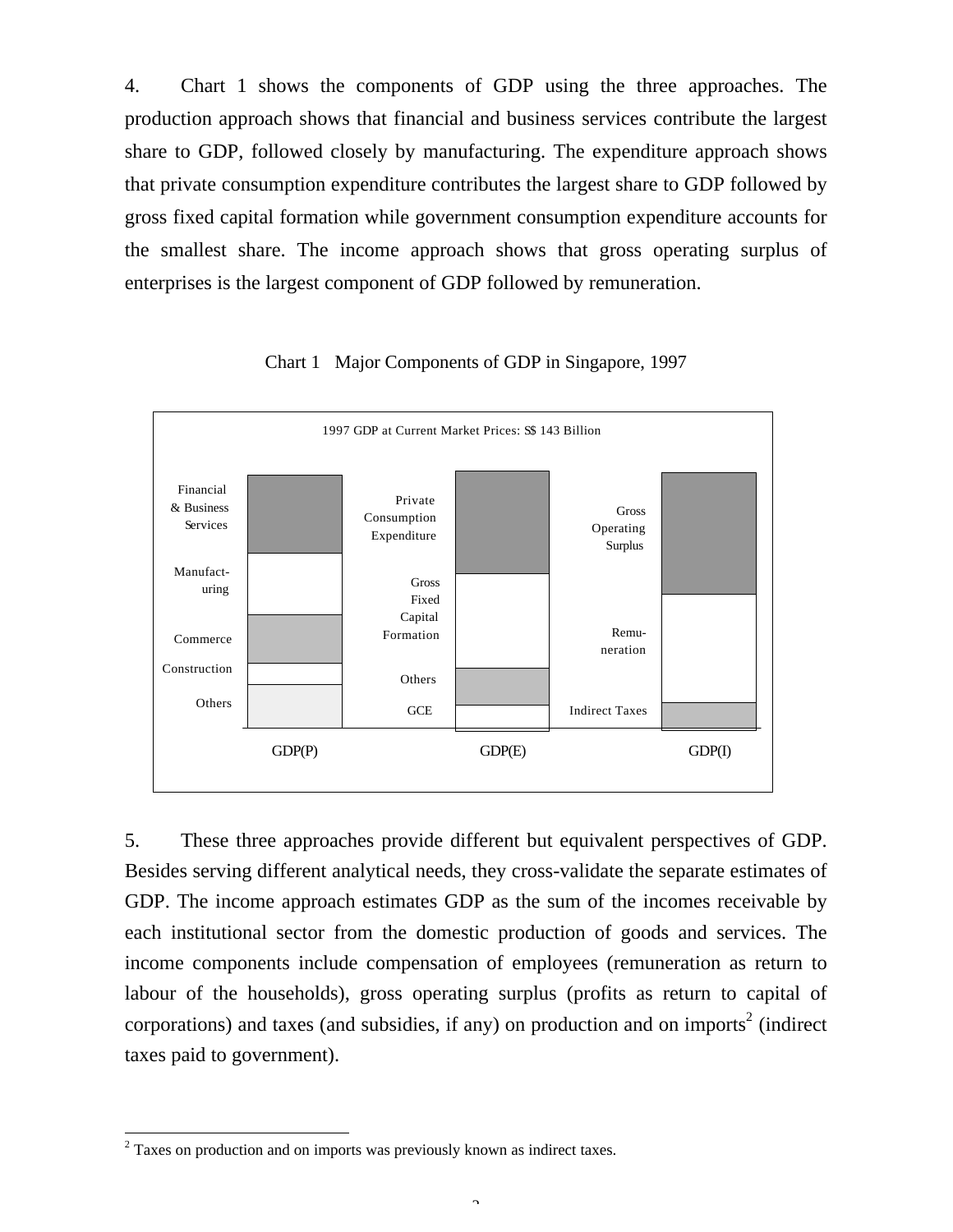#### **OVERALL TRENDS**

### **Trend in Remuneration**

6. Remuneration (wages and salaries) is the second largest income component of GDP, comprising nearly 43 per cent of GDP(I) at current market prices in 1997. Over the years, the share of remuneration in GDP(I) varied counter-cyclically, rising during economic slowdown and falling during economic expansion. Remuneration is a key component of production costs, and rising remuneration share means that remuneration is increasing faster than profits. A sustained increase in the share of remuneration tends to raise the cost of production, which will have an adverse impact on competitiveness.





7. As Chart 2 indicates, a rising remuneration share preceded the recession (in 1985) and the slowdown (in 1992). This eroded the profitability of Singapore companies. However, in recent years between 1993 and 1997, Singapore companies have been successful in moderating increases in wages and salaries. Remuneration share has therefore been maintained at a relatively stable level of around 42 per cent.

 $\overline{a}$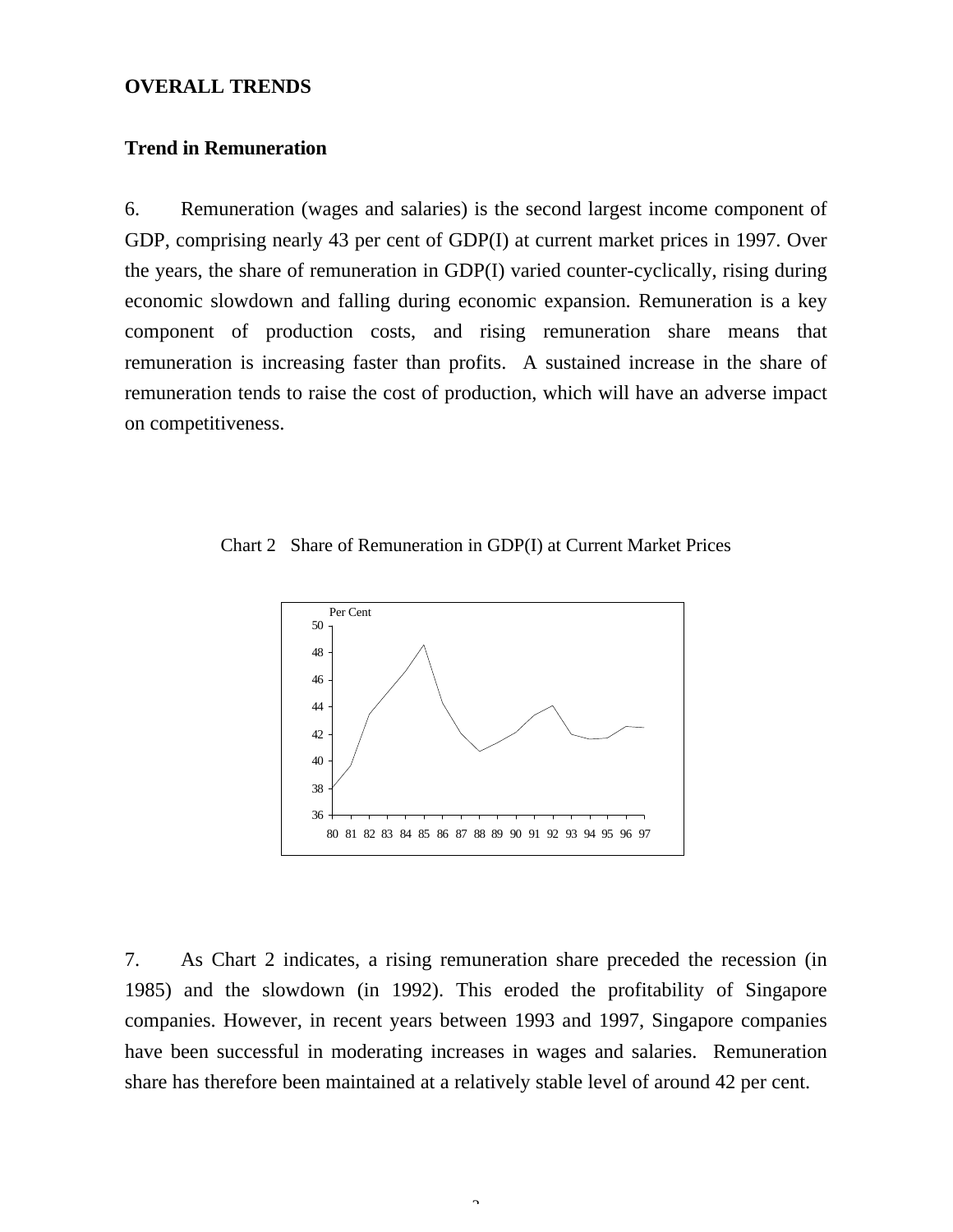### **Trend in Profits**

8. Profits is the largest income component of GDP, accounting for 47 per cent in 1997. Unlike remuneration share, profit share varied pro-cyclically, rising during economic expansions and falling during economic slowdown. Wages and salaries tend to be less responsive than profits to changes in economic conditions. Declining profits provide early signals of an imminent economic slowdown. This was the case in 1985 and 1992. However, the impact of the financial turmoil on profits was not apparent in 1997, as profit share has so far remained relatively stable (Chart 3). This is consistent with the assessment that our domestic economic fundamentals are sound.



Chart 3 Share of Profits in GDP(I) at Current Market Prices

#### **Profit-to-Remuneration Ratio**

9. The profit to remuneration ratio can be used as an indicator of the future trend of the economy. Chart 4, which plots this ratio, shows that the ratio tends to move very closely with the level of economic activity. The ratio was able to indicate the turning points of the economy. A declining ratio tends to suggest lower economic activity. In fact, prior to the recession in 1985, the ratio has been declining since 1982, and reached its lowest level of 0.9 in eighteen years in 1985. Similarly, the ratio declined slightly in 1992. Since 1992, the ratio has shown gradual improvement before reaching a plateau in 1996 and 1997.

 $\overline{a}$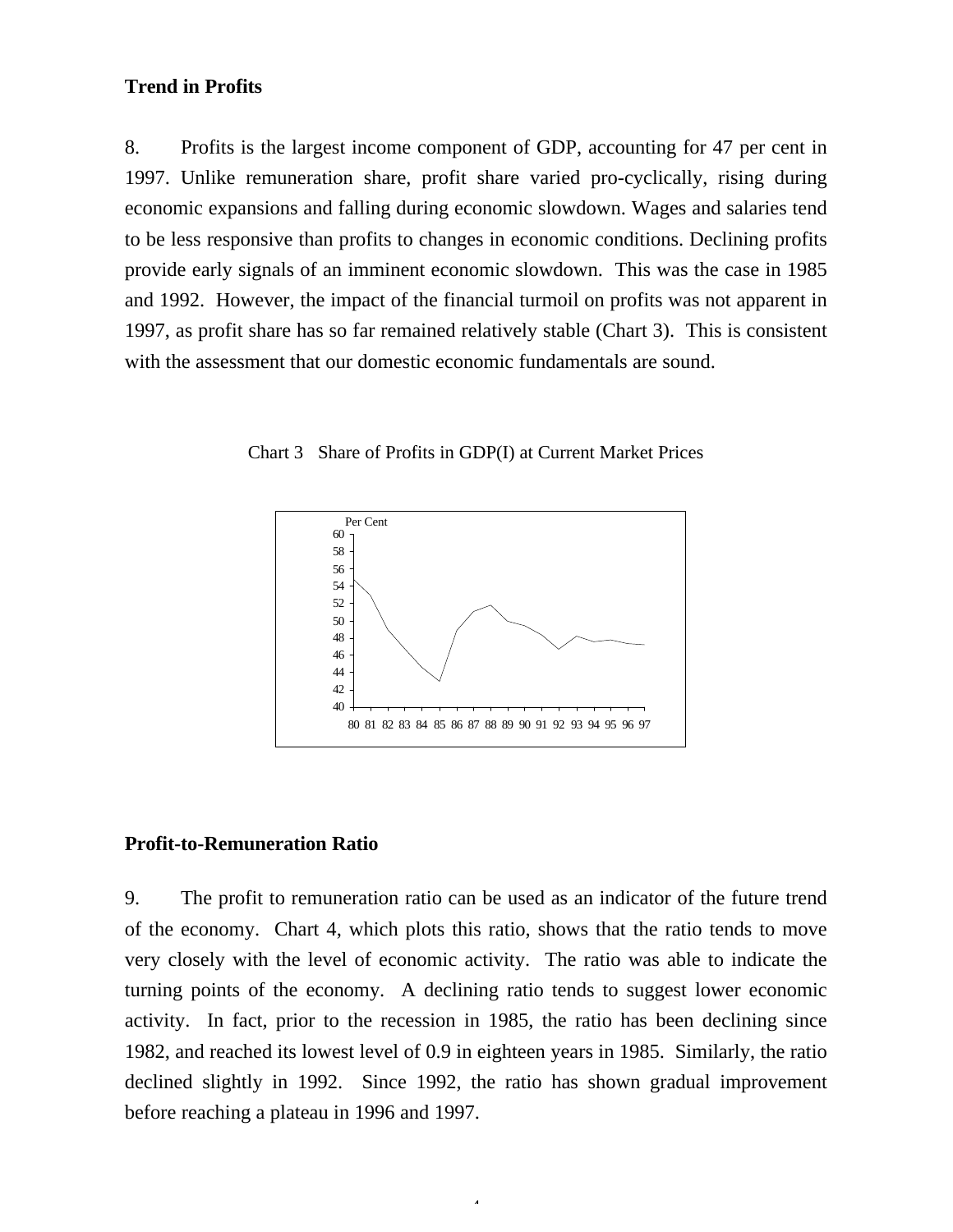Chart 4 Profit-to-Remuneration Ratio, 1980-1997



## **Trend in Indirect Taxes**

10. The share of indirect taxes (on production and on imports) has increased from 7.2 per cent in 1980 to around 10 per cent of GDP in 1997 (see Chart 5). The changes in the share of taxes reflected fiscal measures to achieve desired social and economic objectives. Motor related taxes such as additional registration fees and certificate of entitlement (COE), foreign workers' levy and goods and services tax (GST) were the main reason for the gradual rise in tax share from 1987 to 1994.



Chart 5 Share of Indirect Taxes, and Gross Tax Burden as a ratio of GDP(I) at Current Market Prices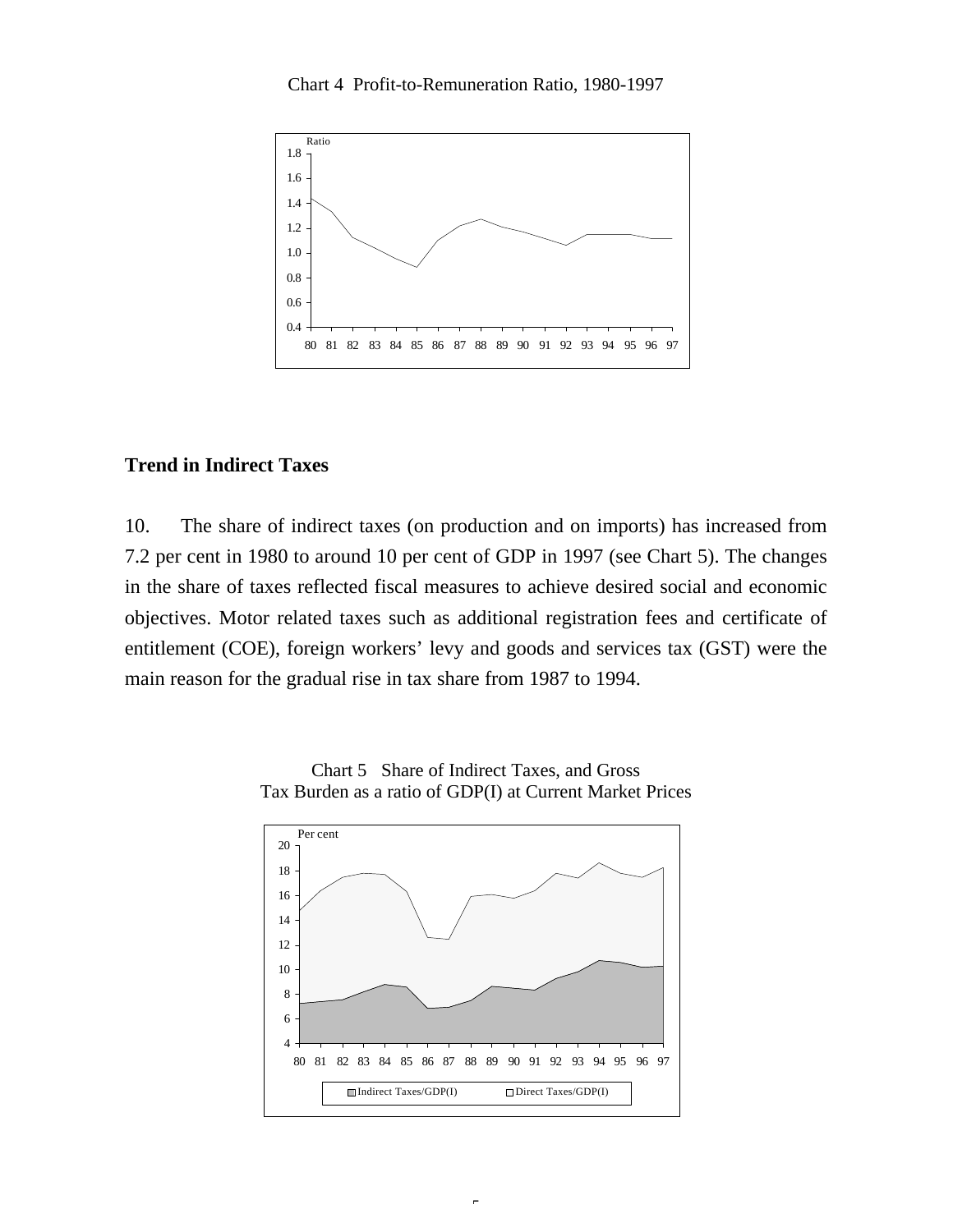#### Tax Burden in Singapore

11. The increase in the share of indirect taxes in GDP does not suggest an increase in the tax burden, which is based on both indirect taxes and direct taxes on income and profits. This measure reveals that the overall tax structure in Singapore has been relatively stable over the years. Gross tax burden is estimated to range between 16 per cent and 19 per cent of GDP in the 1990s.

### **COMPARISON WITH SELECTED COUNTRIES**

12. The increases in wages and salaries enjoyed by Singaporeans have not resulted in a deterioration in profit share. Table 1 compares the shares of remuneration, profits and indirect taxes of the Singapore economy with selected economies. The exclusion of ASEAN countries like Malaysia and Philippines from the comparison is due to the fact that data on their income components of GDP are not available.

|                            |              |         |                                                   | Per Cent                   |
|----------------------------|--------------|---------|---------------------------------------------------|----------------------------|
| Economy                    | Remuneration | Profits | <b>Indirect Taxes</b><br>(less subsidies, if any) | Statistical<br>Discrepancy |
| Singapore <sup>4</sup>     | 42.7         | 47.5    | 10.3                                              | $-0.5$                     |
| Taiwan <sup>3</sup>        | 53.2         | 37.5    | 9.3                                               | $\overline{\phantom{0}}$   |
| $S$ Korea <sup>3</sup>     | 47.6         | 39.0    | 13.4                                              | $\overline{\phantom{a}}$   |
| Hong $Kong1$               | 45.9         | 48.1    | 5.6                                               | 0.4                        |
| Thailand <sup>2</sup>      | 28.7         | 59.3    | 12.0                                              | $\overline{\phantom{0}}$   |
| United States <sup>4</sup> | 58.2         | 34.5    | 7.3                                               |                            |
| Japan <sup>3</sup>         | 55.3         | 36.5    | 7.4                                               | 0.8                        |
| Canada <sup>3</sup>        | 52.4         | 34.2    | 13.4                                              |                            |
| France <sup>3</sup>        | 52.1         | 35.0    | 12.9                                              |                            |
|                            |              |         |                                                   |                            |

Table 1 Shares of Remuneration, Profits and Indirect Taxes by Selected Economies<sup>3</sup>

<sup>1</sup> Refers to data for 1994; <sup>2</sup> Refers to data for 1995; <sup>3</sup> Refers to data for 1996; <sup>4</sup> Refers to data for 1997

-

<sup>&</sup>lt;sup>3</sup> Sources: OECD Quarterly National Accounts, National Income in Taiwan Area, National Accounts of Korea, National Accounts of Thailand and Hong Kong - Estimates of GDP.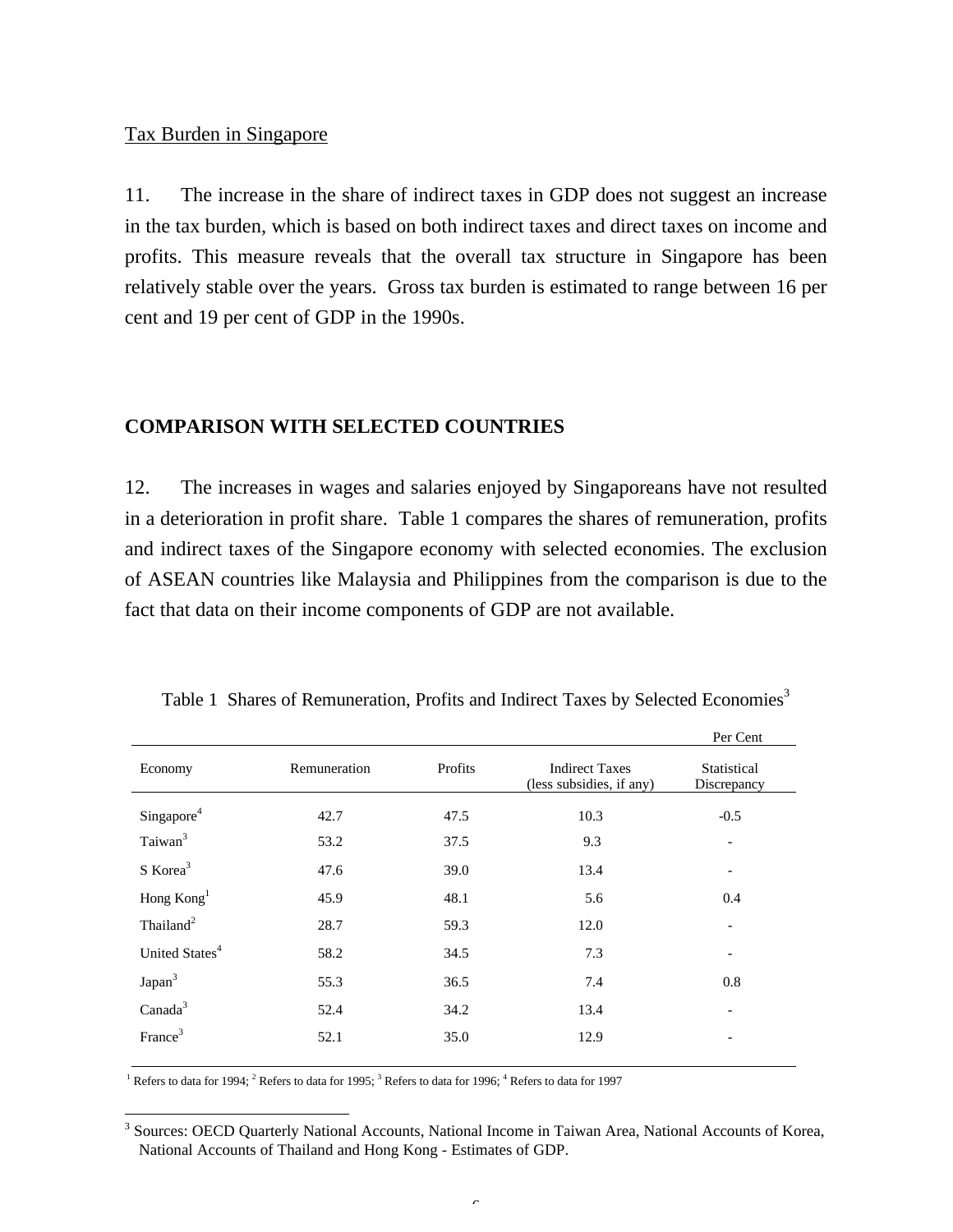### **Share of Remuneration**

13. Remuneration share in GDP in Singapore is substantially lower than that for the industrialised countries. In 1997, our remuneration share was 43 per cent of GDP, which compared favourably with the United States (58 per cent), Japan (55 per cent), Canada (52 per cent) and France (52 per cent). Among the Asian newly industrialising economies<sup>4</sup> (NIEs), Singapore has the most competitive wage structure with the lowest remuneration share, while Taiwan has the highest remuneration share (Chart 6).



Chart 6 Share of Remuneration in GDP for Selected Economies

# **Share of Profits**

-

14. Singapore's profit share at about 48 per cent is comparable to Hong Kong, and, except for Thailand, is higher than all other countries compared (Chart 7). The high share of profits for Thailand is due to the very large proportion of self-employed farmers, since income of the self-employed are treated in the national accounts as their operating surplus. The relatively high profit share for Singapore is consistent with the observation that Singapore is a high-saving and high-investment economy.

<sup>4</sup> Includes South Korea, Taiwan, Hong Kong and Singapore.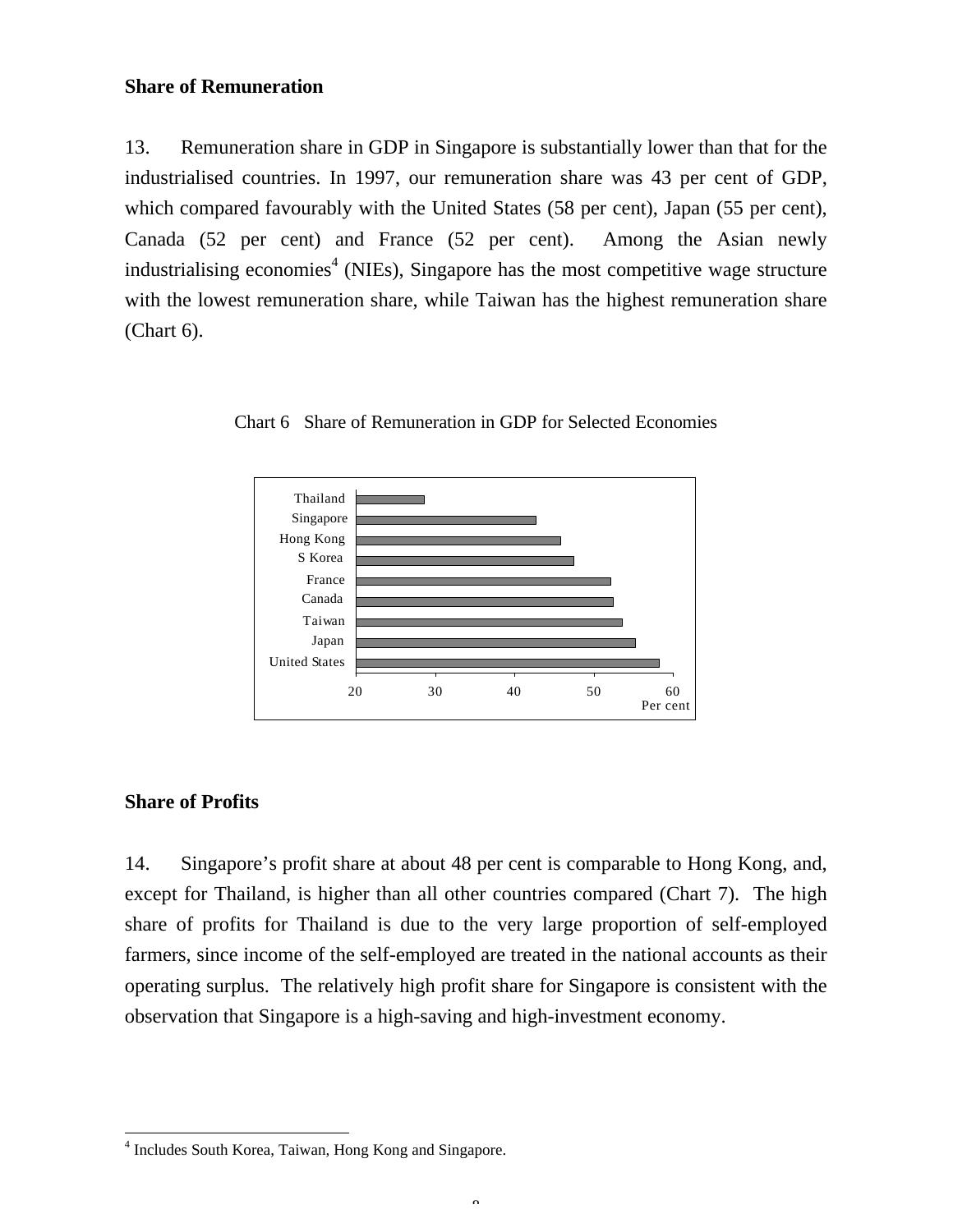

Chart 7 Share of Profits in GDP for Selected Economies

## **Profit-to-Remuneration Ratio**

15. Singapore's low remuneration share and high profit share has resulted in the highest profit-to-remuneration ratio among the industrialised countries and the Asian NIEs. This suggests that Singapore has been able to remain competitive, and provides adequate returns to corporations operating in Singapore (Table 2).

| Ratio<br>1.11 |
|---------------|
|               |
|               |
|               |
| 0.70          |
| 0.82          |
| 1.05          |
| 2.07          |
| 0.59          |
| 0.66          |
| 0.65          |
|               |
|               |

Table 2 Profit-to-Remuneration Ratio

<sup>1</sup> Refers to data for 1994; <sup>2</sup> Refers to data for 1995; <sup>3</sup> Refers to data for 1996; <sup>4</sup> Refers to data for 1997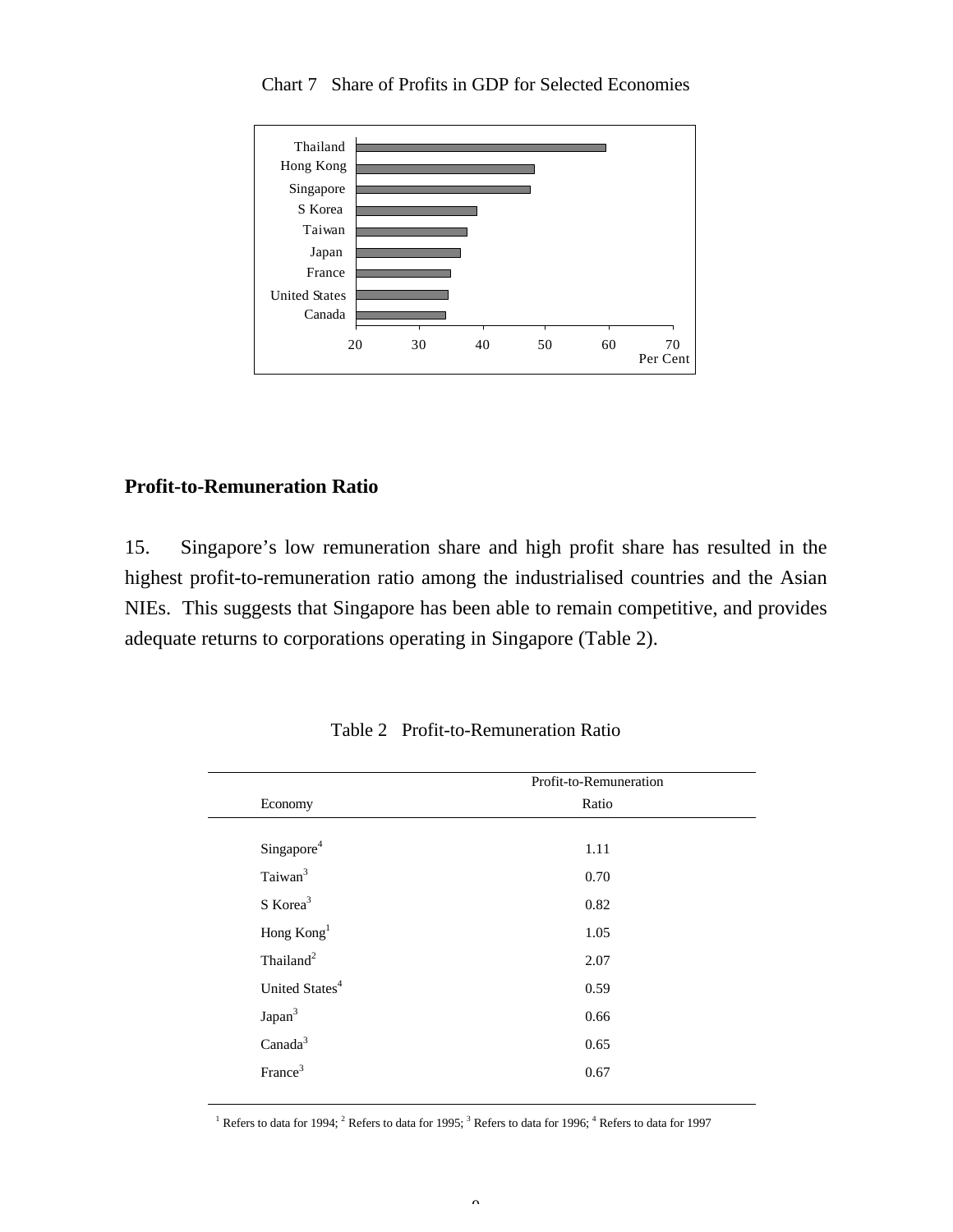16. In the course of economic development, a country's comparative advantage usually shifts from the production of lower value-added to capital- and technologyintensive products. This shift is generally reflected in the income structure of GDP (as well as the ratio of profits to remuneration) as a country evolves from a developing country to a NIE, and finally to an industrialised country (Chart 8).



Chart 8 Share of Profits and Remuneration in GDP - Scatter Diagram

17. An examination of Chart 8 reveals that as countries become more developed and shift to higher value-added production, remuneration share tends to increase and consequently, profits share tends to decline. Thus, it is not surprising that Thailand has the highest ratio of 2.1 among all the selected countries, higher than the NIEs of around 1.0, and much higher than the industrial economies of around 0.6 (Table 2). However, while Singapore's remuneration and profits share are consistent with its status as an NIE, it has been able to remain competitive among the Asian NIEs.

#### **Share of Indirect Taxes**

18. Chart 9 shows that among the four Asian NIEs, Singapore's share of indirect taxes at 10 per cent was the second highest, after Korea (13 per cent). Singapore's share exceeds that of Hong Kong (5.6 per cent), Taiwan (9.3 per cent) and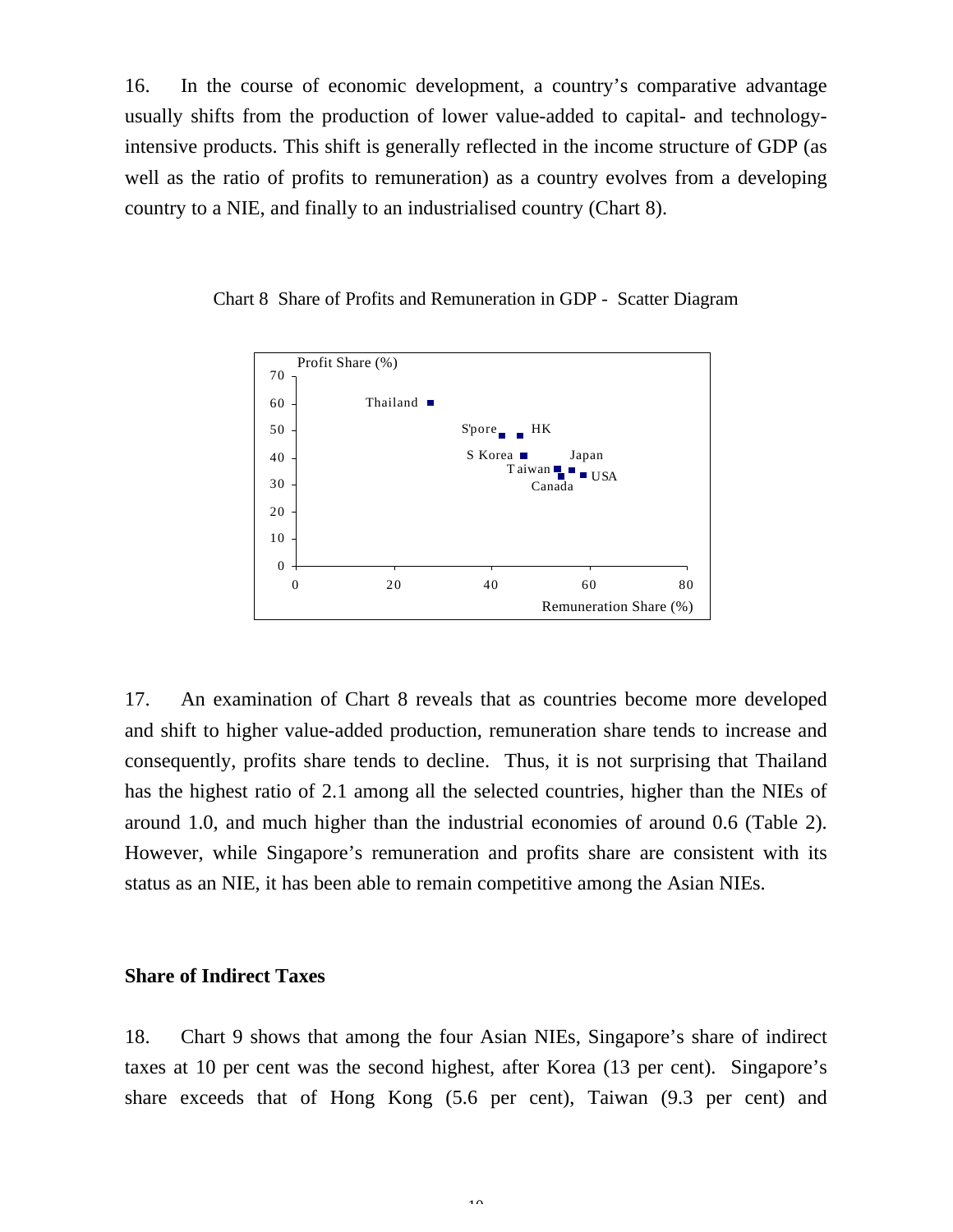industrialised countries such as the United States (7.3 per cent) and Japan (7.4 per cent).



Chart 9 Share of Indirect Taxes and Gross Tax Burden<sup>5</sup>

19. As explained above, Singapore's high share of indirect taxes arose from fiscal measures intended to achieve social and economic objectives such as the reduction of congestion on our roads and the over-dependence on foreign workers. This is compensated by a relatively low direct taxes on income. Thus, Singapore's overall tax structure has remained more competitive than the industrialised countries. Gross tax burden as a ratio of GDP for Singapore at 18 per cent in 1997 was the 3rd lowest among the NIEs, after Hong Kong's 12 per cent and Taiwan's 16 per cent. When compared with the industrial economies, tax burden in Singapore was lower than the United States (21 per cent) and Japan (19 per cent). For these countries, direct taxes on income as a share of GDP was significantly higher than Singapore's.

-

<sup>&</sup>lt;sup>5</sup> Sources: OECD Quarterly National Accounts, Financial Statistics of Japan, IMF's Government Finance Statistics Yearbook, Quarterly Bulletin Bank of Thailand, Taiwan Statistical Data Book, Hong Kong Monthly Digest of Statistics, US Statistical Abstract & Survey of Current Business.